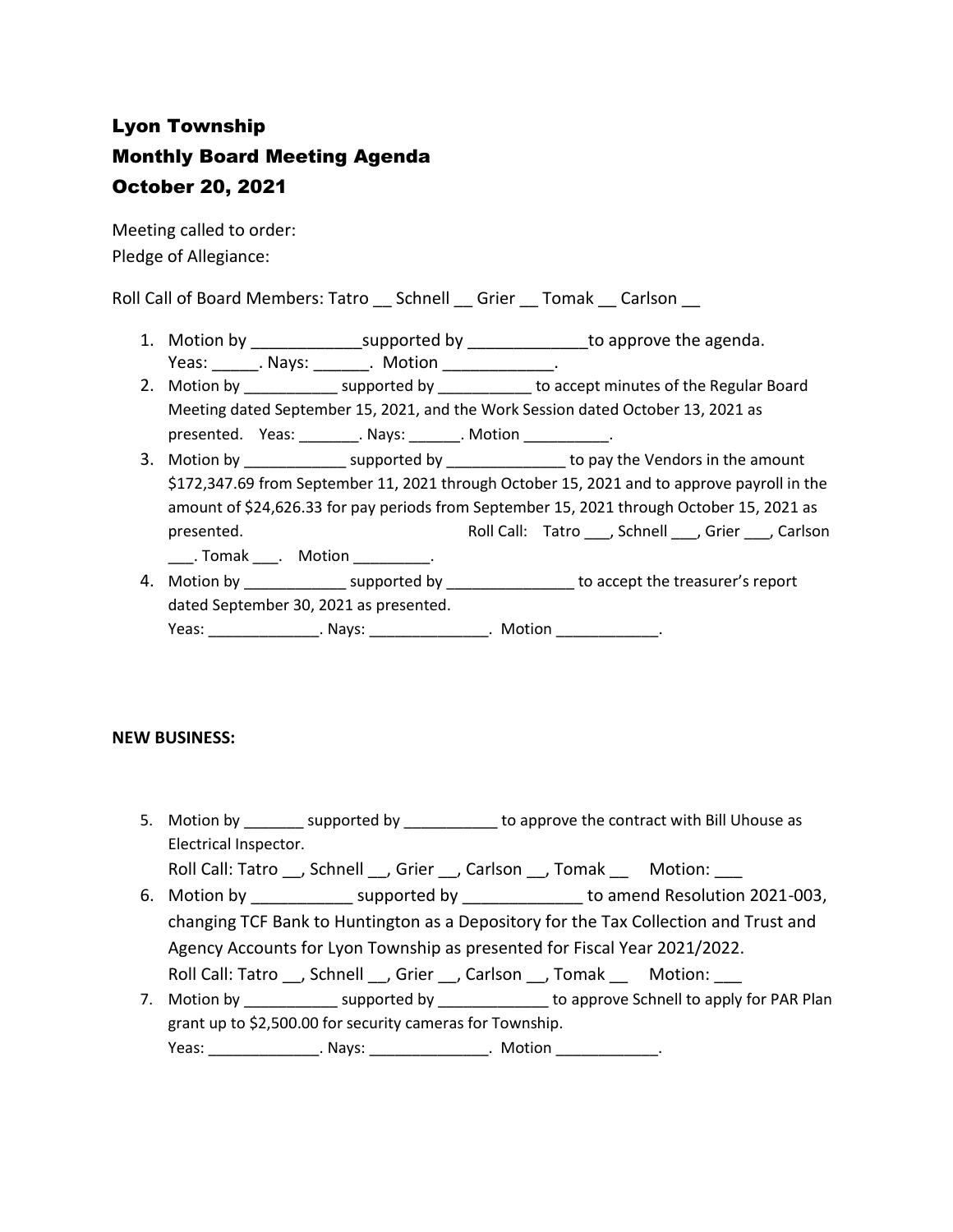- 8. Motion by \_\_\_\_\_\_\_\_ supported by \_\_\_\_\_\_\_\_\_\_\_ to correct the account numbers from last month's Cemetery Budget Amendment from 208-276-956.000 to 208-276-930.000 Roll Call: Tatro \_\_, Schnell \_\_, Grier \_\_, Carlson \_\_, Tomak \_\_ Motion: \_\_\_
- 9. Motion by \_\_\_\_\_\_\_ supported by \_\_\_\_\_\_\_\_\_\_\_ to amend FY 2021/2022 Budget as presented Roll Call: Tatro \_\_, Schnell \_\_, Grier \_\_, Carlson \_\_, Tomak \_\_ Motion: \_\_\_

**CORRESPENDENCE:** Hazardous Waste Survey

## **BOARD COMMENTS:**

**Supervisor Tatro:**

**Clerk Schnell:** 

**Treasurer Grier:**

**Trustee Tomak:**

**Trustee Carlson:**

**PUBLIC COMMENTS**:

| Motion by | , supported by | to adjourn the meeting. Yeas: __ Nays: ___ M: |  |  |  |  |
|-----------|----------------|-----------------------------------------------|--|--|--|--|
|-----------|----------------|-----------------------------------------------|--|--|--|--|

Time of Adjournment \_\_\_\_\_\_\_\_\_\_\_\_\_\_